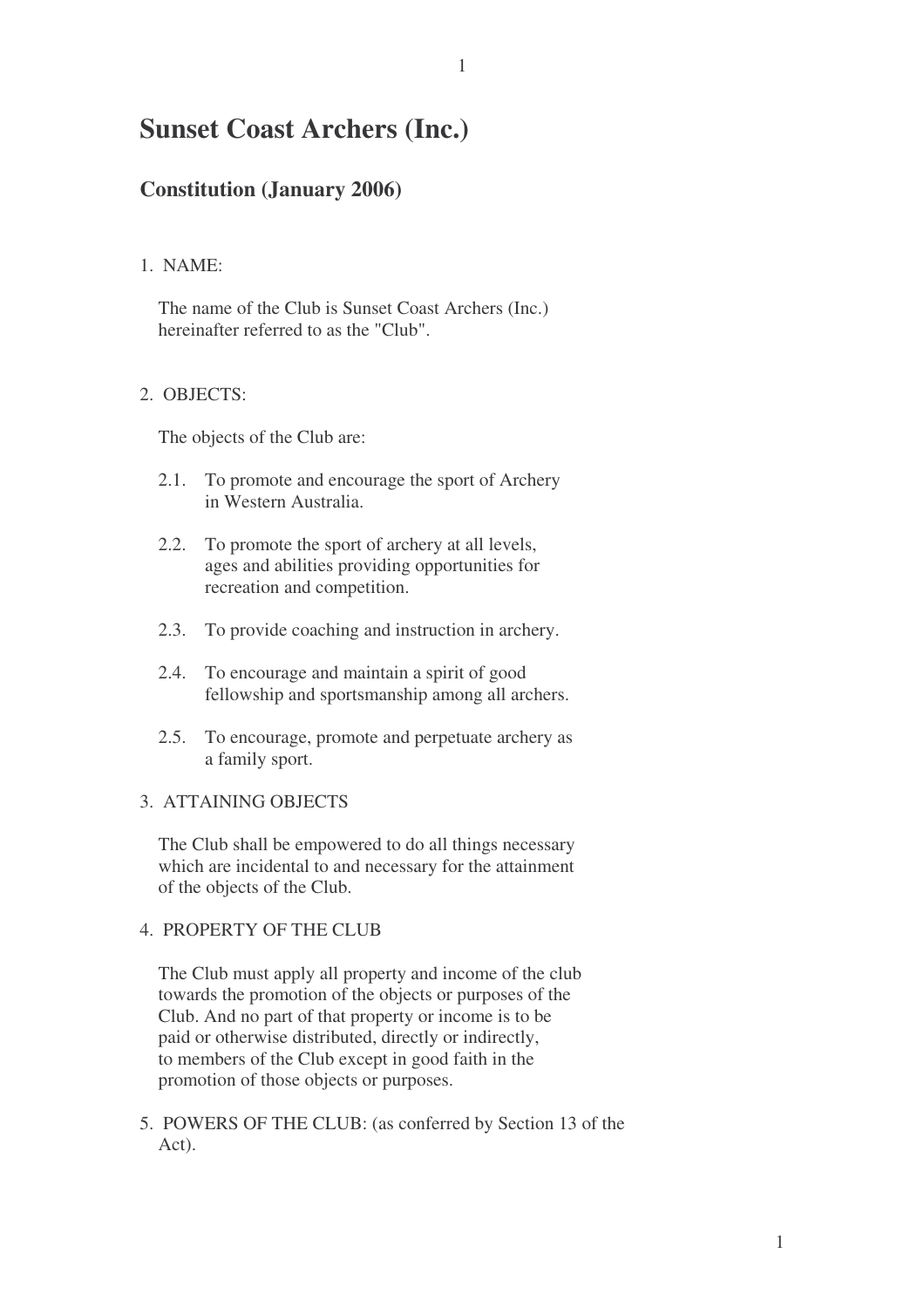- 5.1. To acquire, hold, deal with, and dispose of any real or personal property.
- 5.2. To open and operate bank accounts.
- 5.3. To invest its money.
	- In any security in which trust moneys may be invested; or
	- In any other manner authorised by the rules of the Club;
- 5.4. To borrow money upon such terms and conditions as the Club thinks fit.
- 5.5. To give such security for the discharge of liabilities incurred by the Club as the Club thinks fit.
- 5.6. To appoint agents and employees to transact any business of the Club on its behalf for reward or otherwise.
- 5.7. To build construct erect maintain alter and repair any premises building or other structure of any kind and to furnish equip and improve the same for use by the Club.
- 5.8. Accept donations and gifts in accordance with the objects of the Club.
- 5.9. Print and publish any information by any media including newsletters, newspapers, articles or leaflets for promotion of the Club.
- 5.10. Provide gifts and prizes in accordance with the objects of the Club.
- 5.11. Organise social events for Members and the promotion of the Club.
- 5.12. Enter into any other contract the Club considers necessary or desirable.

#### 6. MEMBERSHIP:

- 6.1. Membership shall be open to any person who wishes to further the interests of the Club.
- 6.2. Any person seeking membership shall make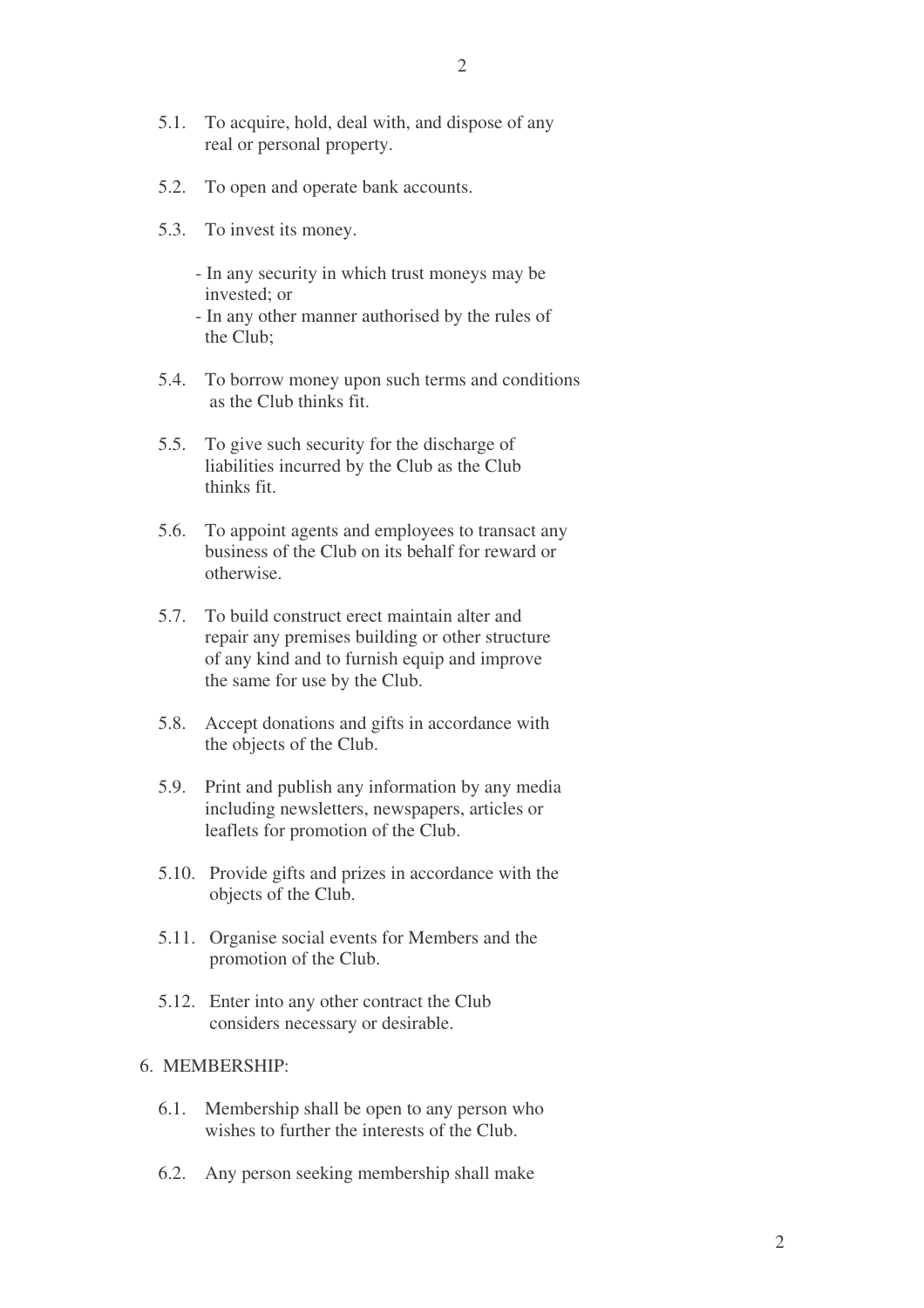application to the Management Committee, and the Management Committee shall determine whether the application is successful or not.

- 6.3. Each person admitted to membership shall be;
	- 6.3.1. Bound by the Constitution and By-laws of the Club.
	- 6.3.2. Come liable for such fees and subscriptions as may be fixed by the Club.
	- 6.3.3. Entitled to all advantages and privileges of membership.
- 6.4. Membership Categories:

#### 6.4.1. ORDINARY MEMBER

Any person 18 years of age or over may become an Ordinary Member

6.4.2. ASSOCIATE MEMBER

Persons other than ordinary members who are interested in promoting the Club, but who do not wish to participate in the playing activities of the Club, may become an Associate Member.

#### 6.4.3. JUNIOR MEMBER

Any person under the age of 18 years may become a Junior Member. Junior Members shall have no voting rights nor be entitled to hold any office.

#### 6.4.4. FAMILY MEMBER

Members with three or more members in any membership category from the same family.

#### 6.4.5. LIFE MEMBERSHIP

The Management Committee may elect any member who has given outstanding service to the Club as a Life Member. Any member may nominate a person to the Management Committee for consideration for Life Membership.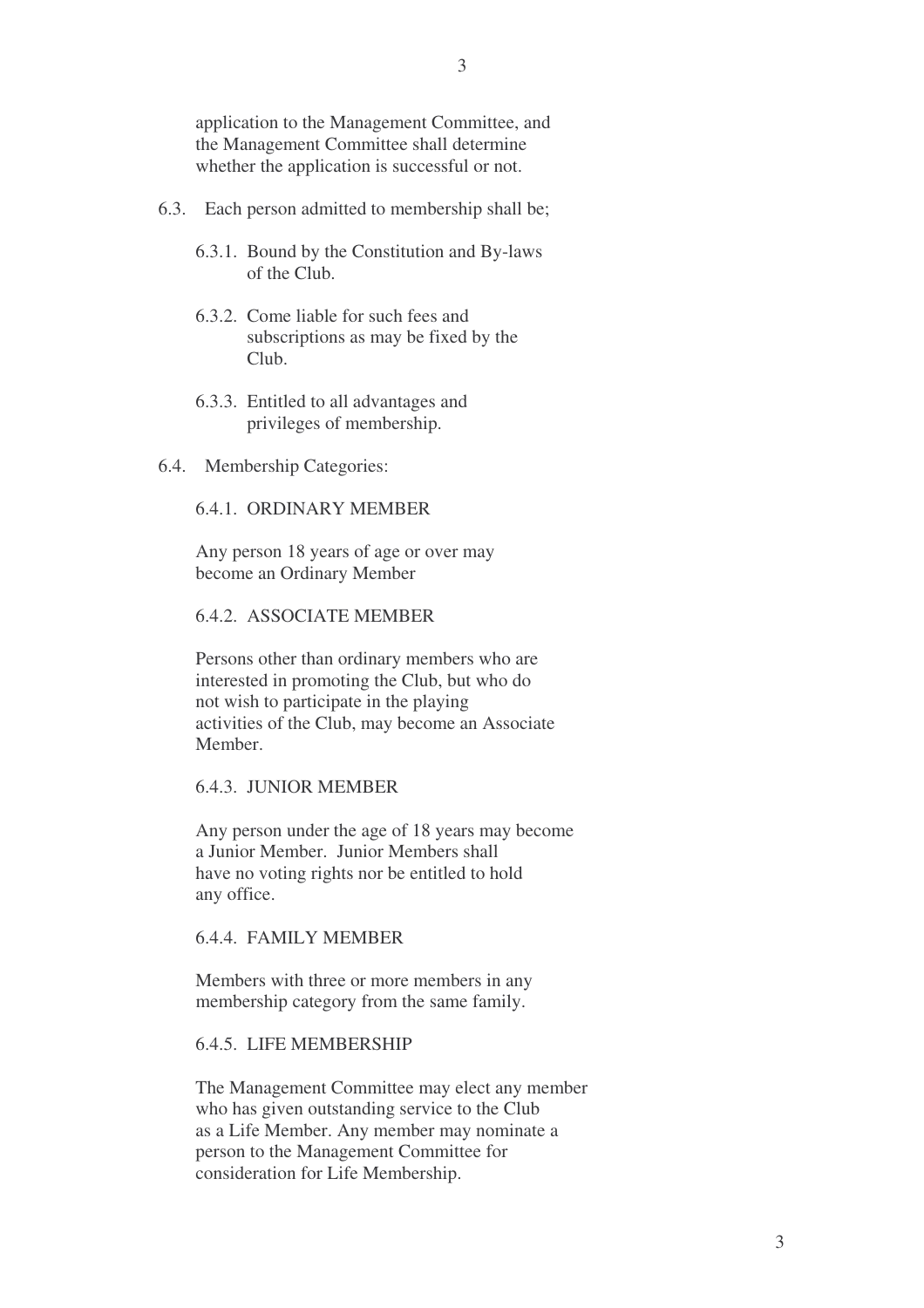Life members shall have equal voting rights as financial Ordinary Members.

# 6.4.6 HONORARY MEMBER

The Club may, at its discretion, elect honorary members of the Club for such period as may be deemed necessary. Such members shall not be eligible to vote unless they are current members of the Club under another category of membership.

- 6.5. The Management Committee shall appoint a member of the Management Committee to maintain an up to date register of members of the Club.
- 6.6. A member may at any reasonable time inspect the records and documents of the Association.

#### 7. SUBSCRIPTIONS:

7.1. To be paid by different classes as and when they are due.

#### 8. TERMINATION OF MEMBERSHIP

- 8.1. Any person's membership may be terminated by the following events;
	- 8.1.1. Resignation.
	- 8.1.2. Expulsion.
	- 8.1.3. A Member's annual membership fee remains unpaid after four weeks falling due.
- 8.2. The Management Committee shall have the power to suspend or expel any member of the Club for;
	- 8.2.1. Any of the events in Item 8.1.
	- 8.2.2. False or inaccurate statements made in the member's application for membership of the Club.
	- 8.2.3. Breach of any rule, regulation or by-law of the Club.
	- 8.2.4. Any act detrimental to the Club.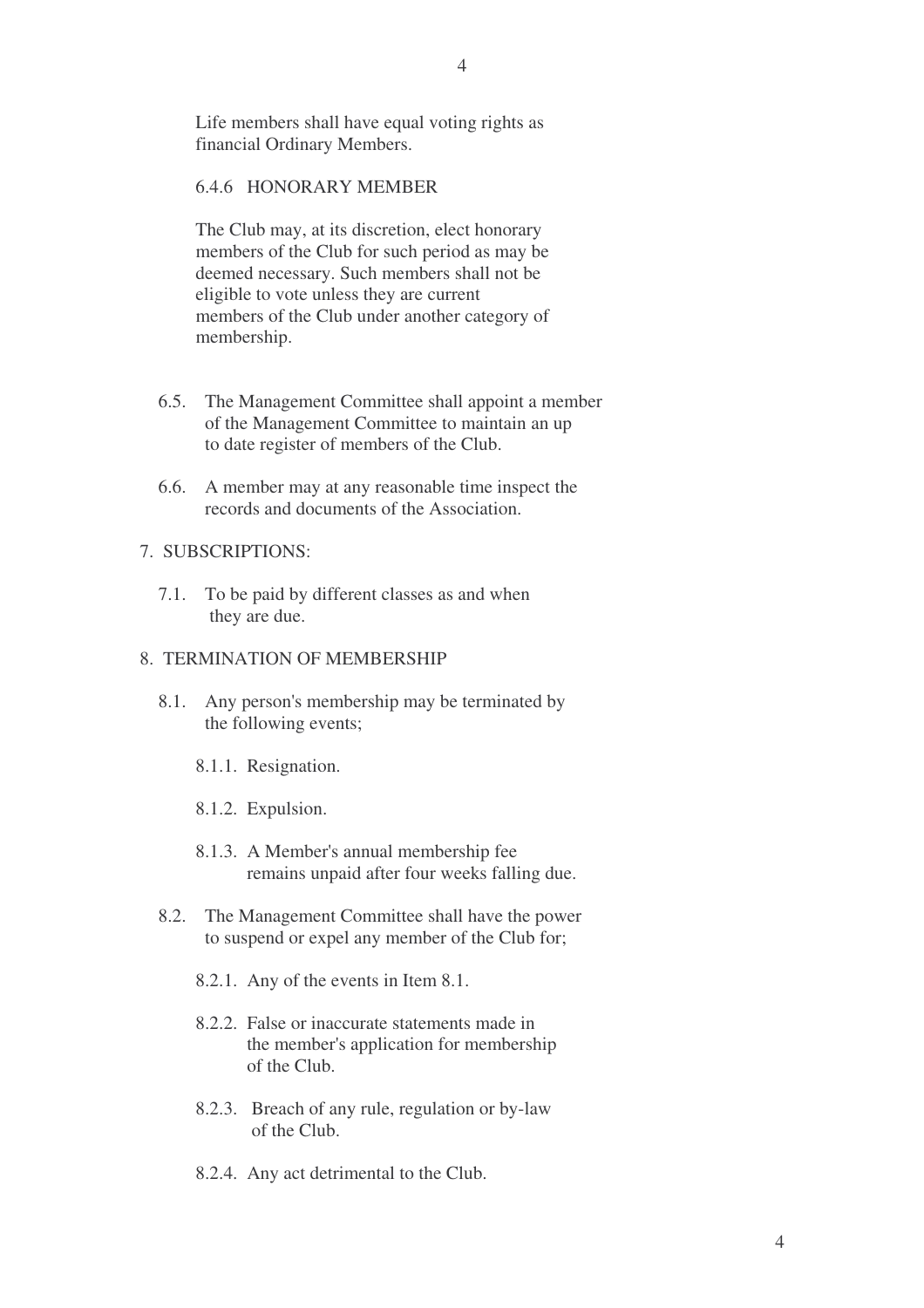5

After having undertaken due inquiry.

8.3. Any member who is expelled, suspended or has their membership terminated, shall have the right to appeal against their suspension or expulsion by presenting their case to a General Meeting called for such purpose, and the decision of the General Meeting shall be final.

# 9. MANAGEMENT COMMITTEE

9.1. Management of the club shall be vested in the Management Committee elected by the members at the Annual General Meeting.

> Any financial member, except Junior and Honorary members, may be elected to the Management Committee.

The Management Committee shall consist of the following six (6) Executive positions;

- 9.1.1. President
- 9.1.2. Vice-President
- 9.1.3. Secretary
- 9.1.4. Treasurer
- 9.1.5. Recorder
- 9.1.6. Equipment Officer

plus up to four (4) optional Non-Executive positions.

9.2 No person shall hold more than one Executive position on the Management Committee at any one time.

A person shall cease to be a member of the Management Committee at the conclusion of the Annual General Meeting, which follows his/her election, and will be eligible for re-election.

- 9.3 The Management Committee shall meet once a month or at such times as deemed necessary to conduct the affairs of the club.
- 9.4 A quorum of the Management Committee shall be either 50% or more of the elected Executive Committee Members or 50% or more of a combination of the elected Executive and Non-Executive Committee Members.
- 9.5. If the President or Vice President is unable to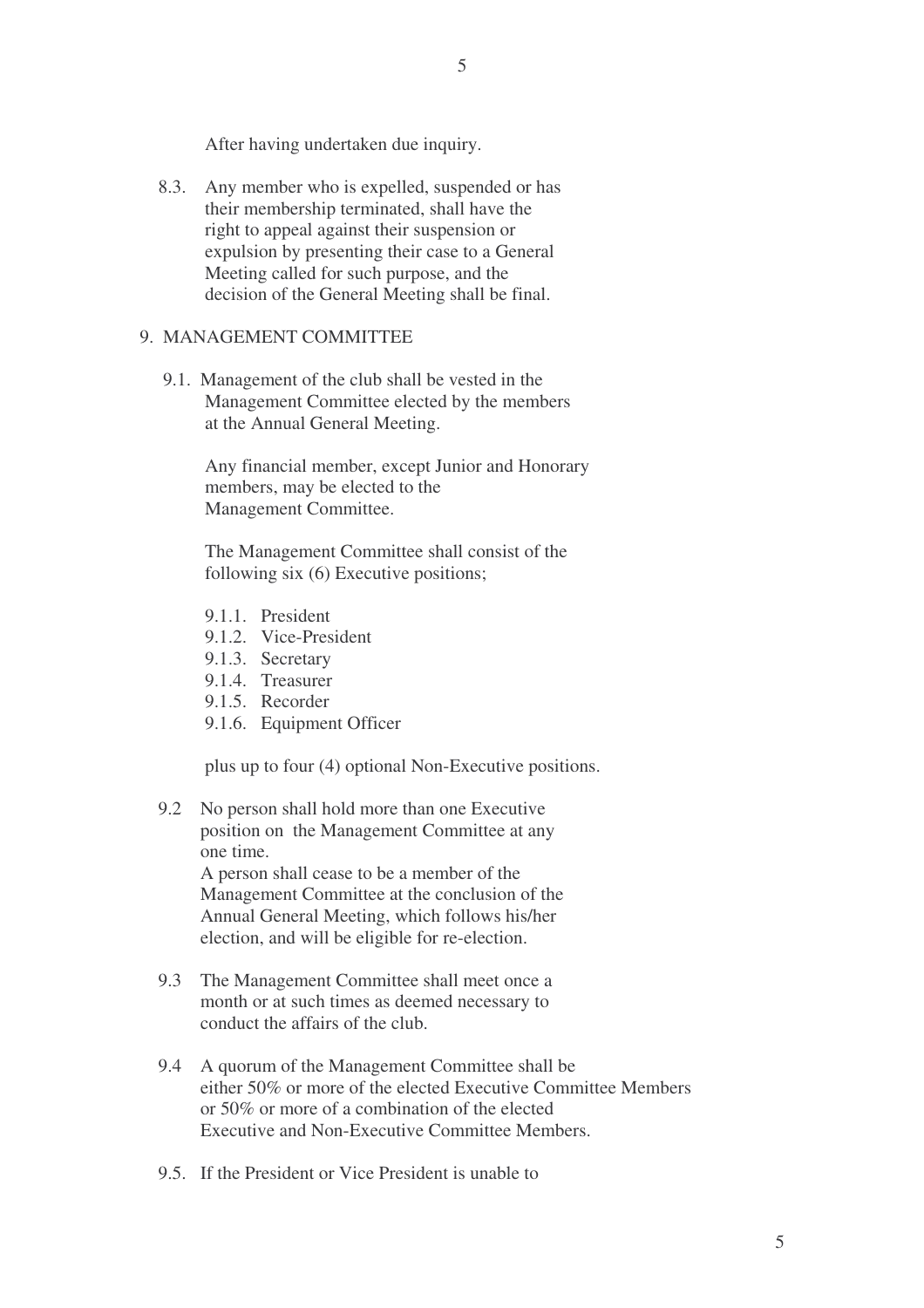attend, then a chairperson nominated by the meeting shall chair that meeting.

- 9.6. A member of the management committee may lose his or her seat on the committee for either of the following:
	- 9.6.1. Absence from three or more meetings without leave of absence.
	- 9.6.2. Found not to be a financial member.

#### 10. POWERS OF THE MANAGEMENT COMMITTEE

- 10.1. The Management Committee shall carry out the day-to-day running of the Club and shall have the power to:
	- 10.1.1. Administer the finances, appoint bankers, and direct the opening of banking accounts for specific purposes and to transfer funds from one account to another, and to close any such account.
	- 10.1.2. Fix the manner in which such banking accounts shall be operated upon, providing the Management Committee passes all payments.
	- 10.1.3. Fix fees and subscriptions payable by members and decide such levies, fines and charges as is deemed necessary and advisable, and to enforce payment thereof.
	- 10.1.4. Adjudicate on all matters brought before it, which in any way affect the Club.
	- 10.1.5. Cause minutes to be made of all proceedings at meetings of the Committee and General Meetings of members.
	- 10.1.6. Make, amend and rescind rulings and By-laws.
	- 10.1.7. Have the power to form and appoint any sub committee/s as required for specific purposes.
	- 10.1.8. May at their discretion employ a person or persons to carry out certain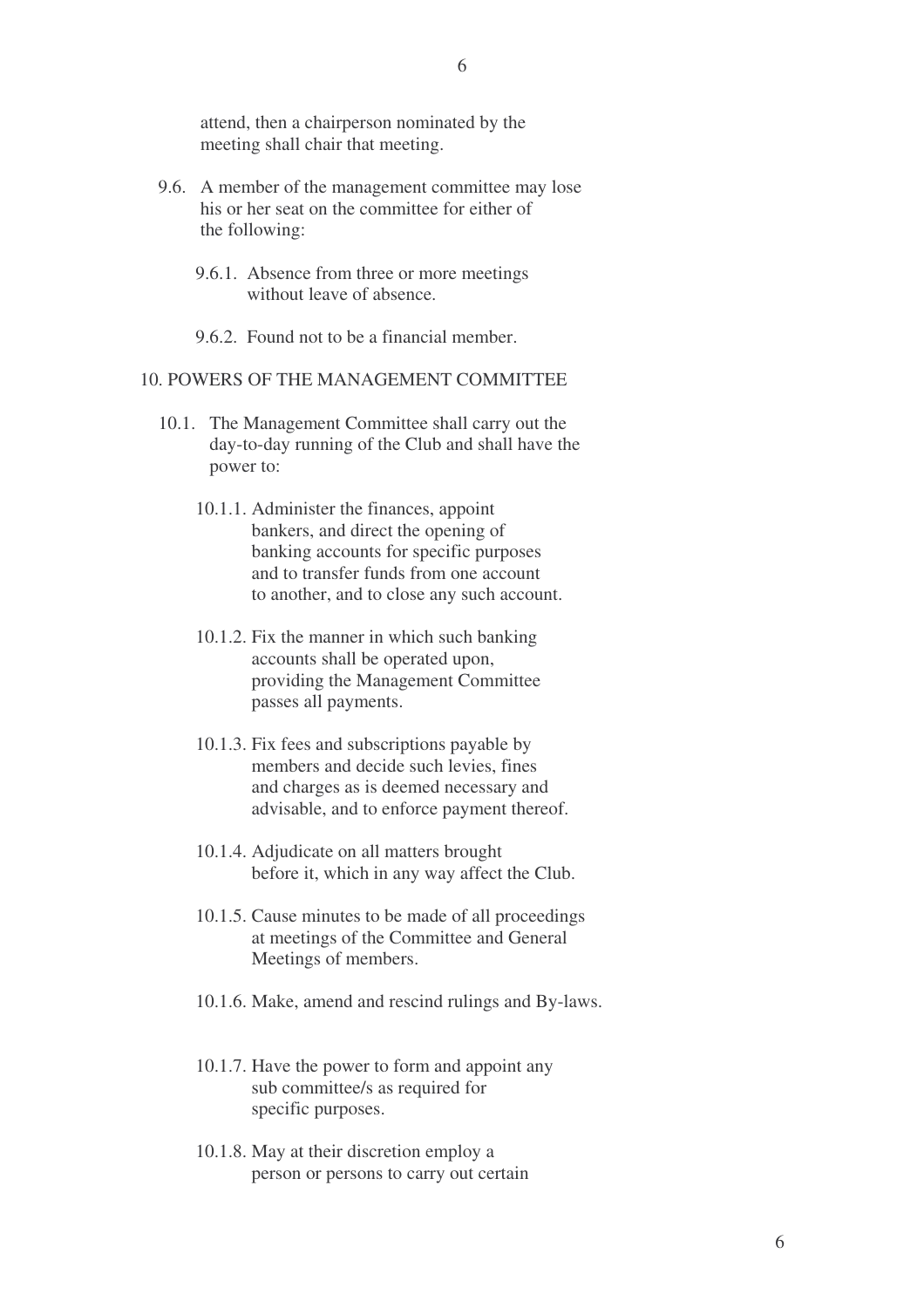duties required by the Club, at salaries or remunerations for such period of time, as may be deemed necessary.

- 10.1.9. Should a vacancy occur on the Management Committee during the season, the Management Committee shall appoint a successor until the next Annual General Meeting.
- 10.1.10.Appoint an officer/s or agent of the Management Committee to have custody of the Club's records, documents and securities.

# 11. AUDITOR

- 11.1. The Management Committee shall elect or appoint an Auditor.
- 11.2. The Auditor/s shall examine and audit all the books and accounts of the Club annually, and have the power to call for all books, papers, accounts, receipts etc., of the Club and report thereon to the Annual General Meeting.

# 12. GENERAL MEETINGS

- 12.1. Annual General Meeting
	- 12.1.1. The Annual General Meeting of the Club must be held within four months of the end of the club's financial year.
	- 12.1.2. The Secretary shall give at least fourteen (14) days notice of the date of the Annual General Meeting to members.
	- 12.1.3. All financial members may attend the Annual General Meeting.
	- 12.1.4. The quorum at the Annual General Meeting, shall be more than 50% of members eligible to vote at the meeting. If, at the end of 30 minutes after the time appointed in the notice for the opening of the Meeting, there be no quorum the meeting shall stand and adjourn for one week. If at such meeting there is no quorum those members present shall be competent to discharge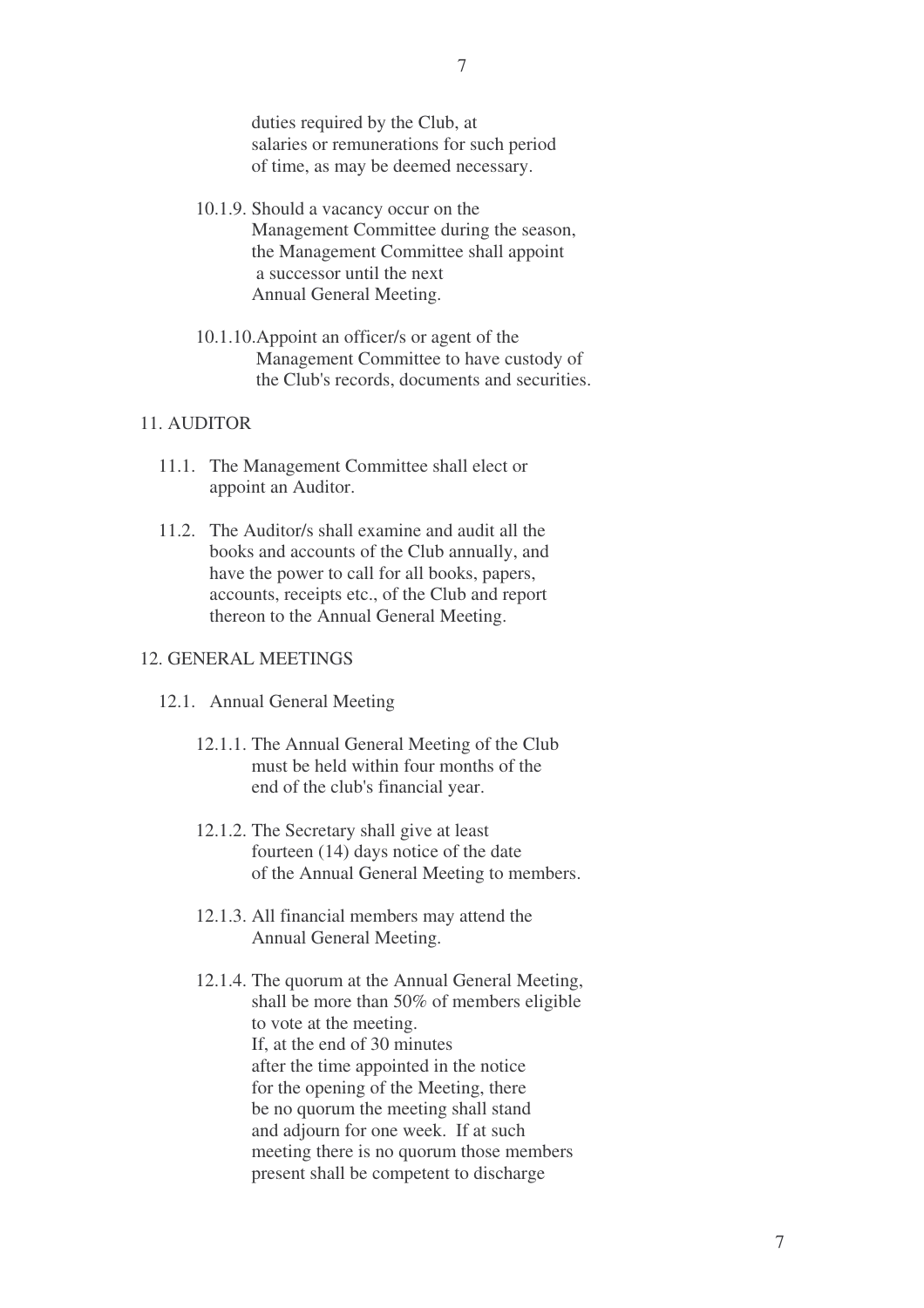the business of the meeting.

- 12.1.5. The agenda for an Annual General Meeting shall be:
	- Opening of Meeting;
	- Apologies;
	- Confirmation of Minutes of previous Annual General Meeting;
	- Presentation of Annual Report;
	- Adoption of Annual Report;
	- Presentation of Treasurer's statement;
	- Election of New Executive;
	- Appointment of Auditor, who shall not be a member of the current or retiring Executive Council;
	- Vote of thanks to outgoing Executive;
	- Notice/s of Motion;
	- Urgent general business; and,
	- Closure.
- 12.2. General Meetings
	- 12.2.1. General Meetings may be called by the Management Committee or at the request of the President and Secretary or on the written request of three members of the Club.
	- 12.2.2. The Secretary shall give at least seven (7) days notice, in writing, of the date of the General Meeting to the members. Notice of General Meetings shall set out clearly the business for which the meeting has been called. No other business shall be dealt with at that General Meeting.
	- 12.2.3. The quorum at the General Meeting shall be more than 50% of members eligible to vote at the meeting If at the end of 30 minutes after the time appointed in the notice for the opening of the meeting, there be no quorum, the meeting shall stand and adjourn for one week. If at such meeting there is no quorum those members present shall be competant to discharge the business of the meeting.
	- 12.2.4. The agenda for a General Meeting shall be: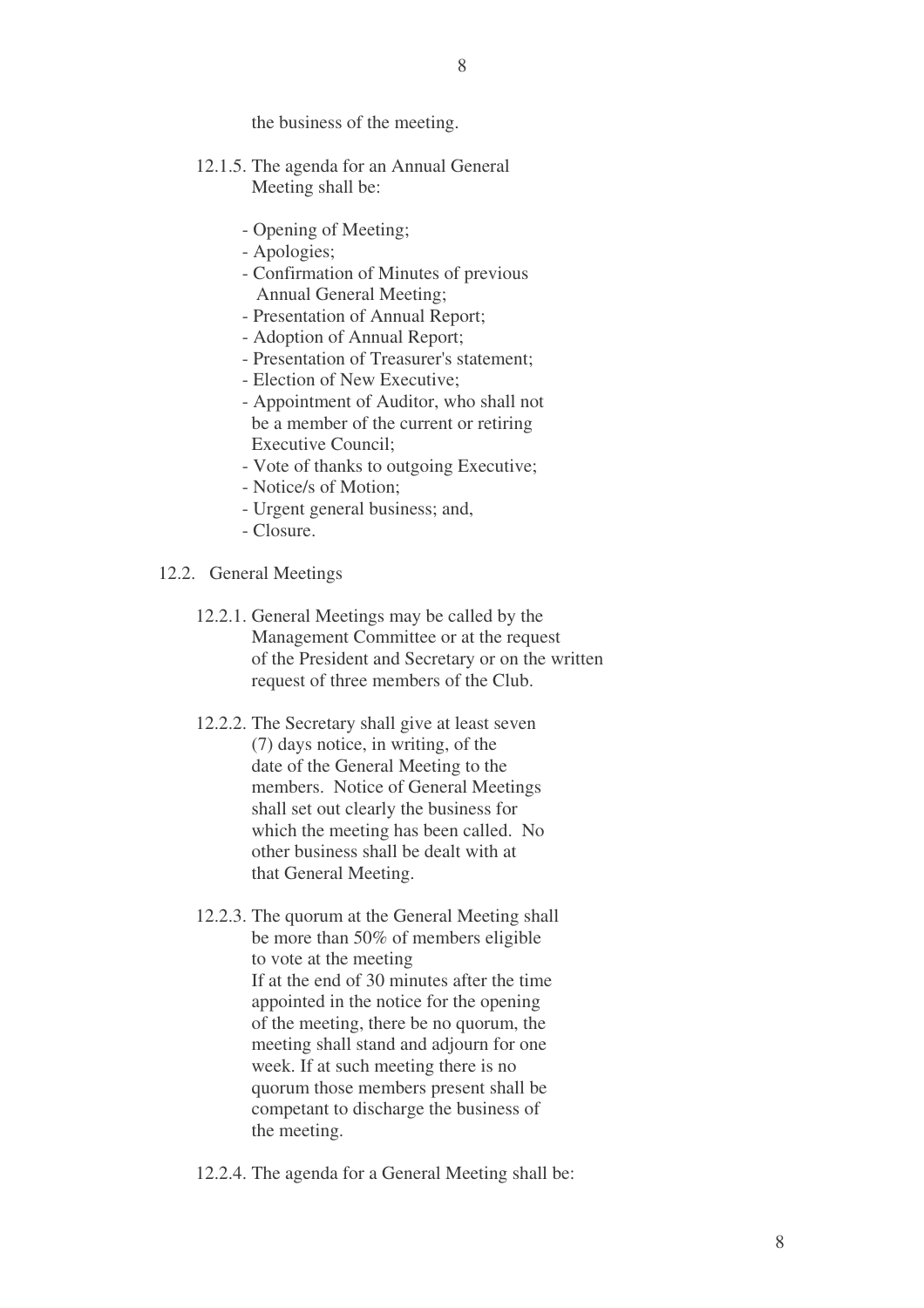- 9
- Opening of Meeting;
- Apologies;
- Business on the Agenda;
- Closure.

# 13. VOTING

- 13.1. Voting powers at the Annual General Meeting and General Meetings:
	- 13.1.1. The President shall be entitled to a deliberate vote and, in the event of a tied vote, the President shall exercise a casting vote.
	- 13.1.2. Each individual financial member present, with the exception of Junior and Honorary members, shall have one (1) vote.
	- 13.1.3 Members may cast their vote via proxy, provided that written notice of such a proxy vote is provided prior to the commencement of the meeting.
- 13.2. Voting powers at Management Committee Meetings:
	- 13.2.1. The President shall be entitled to a deliberate vote, and, in the event of a tied vote, the President shall exercise a casting vote.
	- 13.2.2. Each individual committee member present shall have one (1) vote.
	- 13.2.3. Voting shall be restricted to those in attendance.

# 14. FINANCE

- 14.1. All funds of the Club shall be deposited into the Club's accounts at such bank or recognised financial institution as the Management Committee may determine.
- 14.2. All accounts due by the Club shall be paid by cheque after having being passed for payment at the Management Committee Meeting and when immediate payment is necessary, account/s shall be paid and the action endorsed at the next Management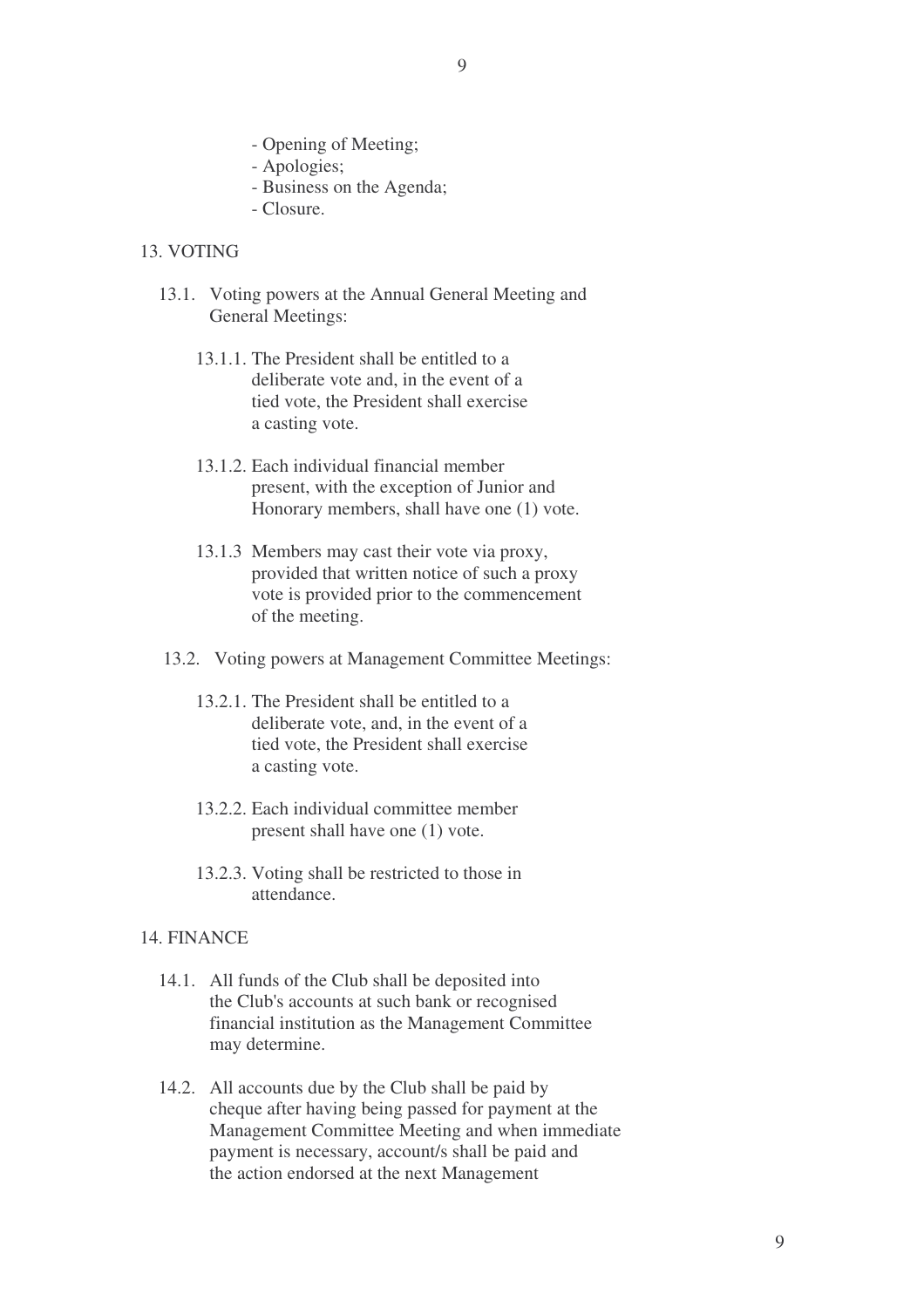Committee Meeting.

- 14.3. The Secretary shall not spend more than a set amount Petty Cash without the consent of the Management Committee, and shall keep a record of such expenditure in a Petty Cash Book.
- 14.4. The Treasurer shall table a statement showing the financial position of the Club at each Management Committee Meeting.
- 14.5. A statement of Income and Expenditure, Assets and Liabilities shall be submitted to the Annual General Meeting. The auditor's report shall be attached to such financial report.
- 14.6. The financial year of the Club shall commence on 1st July each year. The accounts, books and all financial records of the Association shall be audited after the end of the financial year and prior to the next Annual General Meeting.
- 14.7. The signatories to the Club's account/s will be the Treasurer and any one (1) from the following:
	- President
	- Vice President
	- Secretary
- 14.8. All property and income of the Club will apply solely to the promotion of the objects of the Club and no part of that property or income shall be paid or otherwise distributed, directly, or indirectly, to members, except in good faith in the promotion of these objects.
- 15. COMMON SEAL

(A rubber stamp on which is engraved the Club's name)

The common seal of the Club shall be kept in the care of the Secretary. The seal shall not be used or affixed to any deed or document except pursuant to a resolution of the Management Committee and in the presence of at least the President and two members of the Committee, both of whom shall subscribe their names as witnesses.